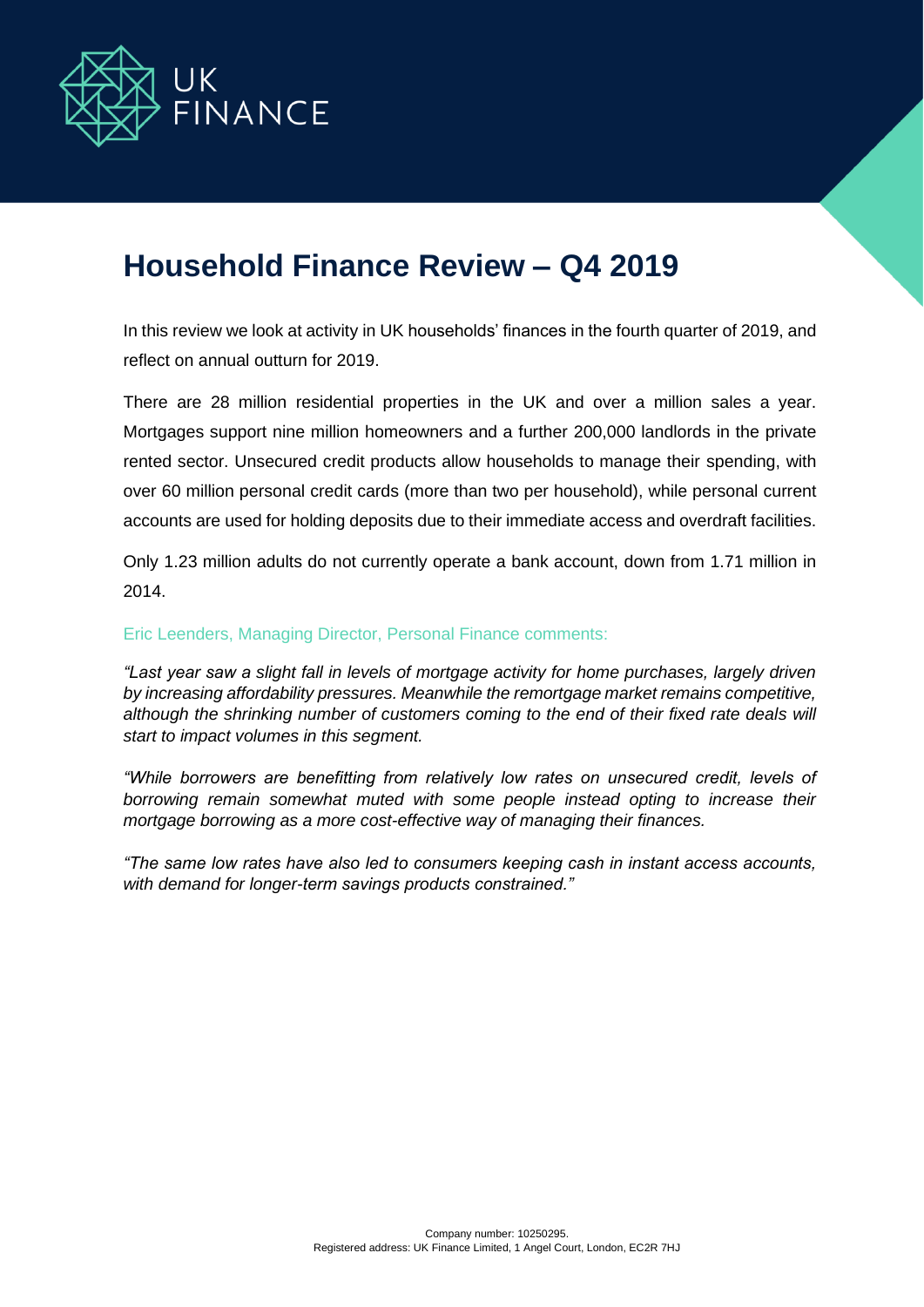# **HIGHLIGHTS**

- **Although modest in size, 2019 saw the first annual fall in gross mortgage lending since 2010.**
- **Affordability limited purchase activity across the country.**
- **New homeowners in Northern Ireland and Yorkshire & Humberside, and homemovers in Scotland have benefitted from relative affordability advantages**
- **The Buy-to-let (BTL) market, whilst still contracting, is levelling off with some growth in the North.**
- **Prospects for growth in remortgaging markets are limited, both as a result of lengthening deal rates and fewer mortgages on Standard Variable Rates (SVR).**
- **Regulation on affordability has increased consumer protection but constrained the ability of lenders to offer certain borrowers mortgage credit to get on or move up the housing ladder.**
- **Credit card borrowing growth continues to decline and is at its lowest point since 2013.**

## **UK economic context and outlook**

The UK economic outlook over the next year or so is being shaped by three related factors.

First, Brexit – while the UK formally left the EU in January, there is still much to be decided about the future relationship. Businesses still do not know what shape the final trade deal will take and whether it will be agreed by the end of this year. This is likely to continue to weigh on investment decisions, even if there has been a recovery in sentiment following a decisive election result last year. Moreover, there remain reasons to be cautious about the extent to which the global economy will support growth, including the still uncertain economic effects of the spread of COVID-19.

The second factor shaping the UK economic outlook is the government's aspiration to 'level up' incomes and opportunities across the country by tackling regional disparities in growth and productivity. At a broad regional level, average household incomes are highest in London and lowest in the North East, Wales and Northern Ireland, a picture that has changed little over the past two decades.

Given the long-term nature of these differences, there will no doubt be challenges to making much progress in a short space of time without a concerted effort to shift resources to the regions. A new regional agenda could bring significant opportunities but this will also require local areas to make effective decisions on how best to deploy additional resources for maximum benefit.

The final factor shaping the outlook is the government's fiscal policy and how it manages the balance between spending and taxation. The March Budget has been widely expected to be focused on the 'levelling up' agenda, which is likely to include commitments to invest more in skills and infrastructure throughout the country. In addition to the task of increasing public investment quickly, high employment and capacity constraints in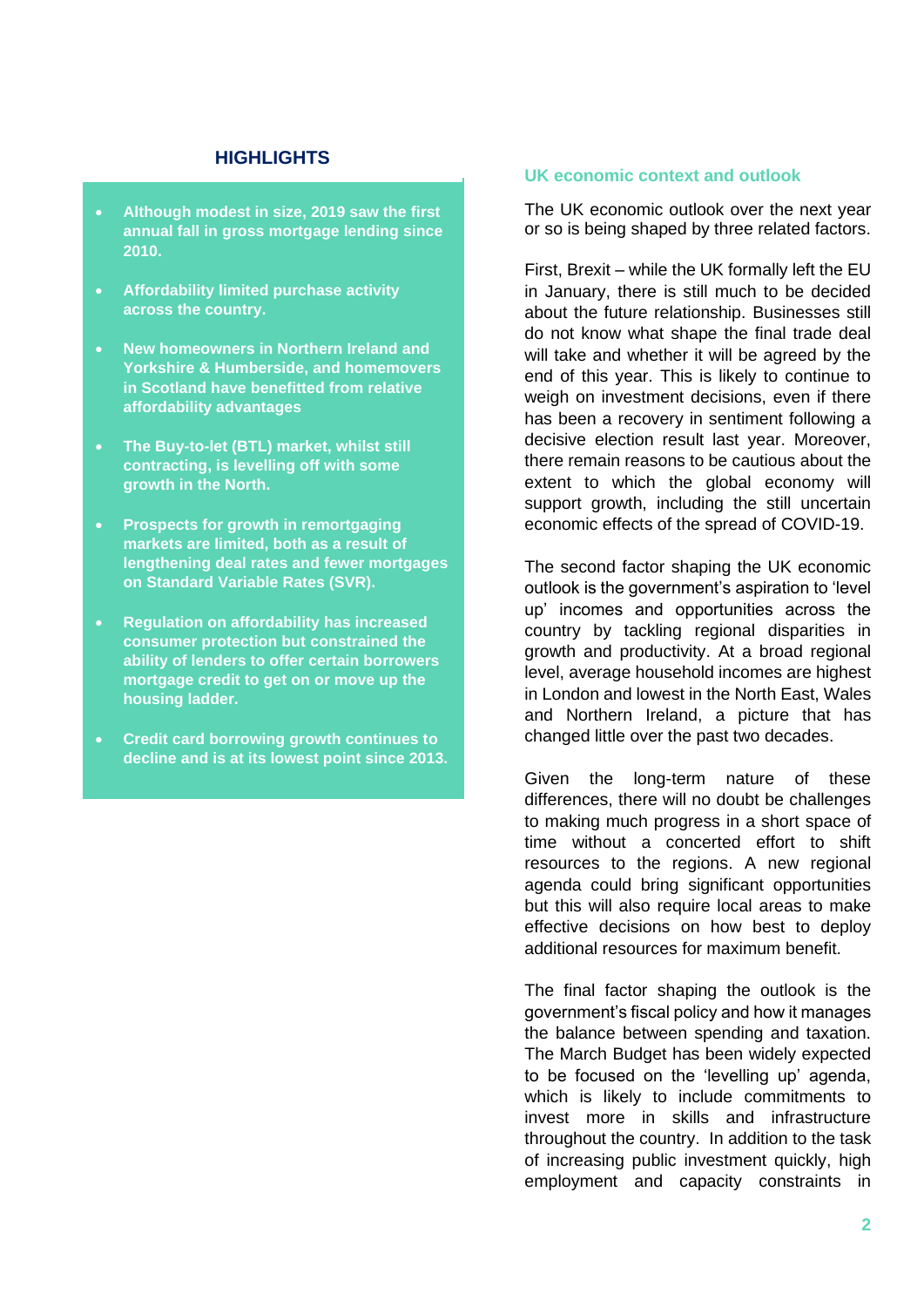sectors, may add to the difficulty of implementing ambitious public investment plans quickly. Furthermore, the wider economic benefit of any big public spending rises will also take time to be felt.

More recently, the developing situation with respect to COVID-19 now looks set to reshape the contents of the Budget, with economic resilience and political de-risking likely to feature significantly.

What do these three factors imply for the way the economy will develop over the next year or two? Private sector investment looks set to continue to be weak amidst continuing uncertainty but this will likely be offset by stronger public sector investment. The labour market remains tight and the slight softening observed through 2019 is not expected to gain pace. The unemployment rate remains at 3.8 per cent and the number of vacancies has stabilised at historically high levels. As a result, wage growth has been robust and is expected to stabilise at 3-4 per cent this year. With inflation remaining low, real incomes are growing, providing support for consumer spending. This points to GDP growth of about 1.5 per cent per annum over the next two years.

At the moment, financial market and credit conditions continue to support UK businesses and households in a low growth and belowtarget inflation environment (*Table 1*). All of which points to more of the same in terms of recent trends, both in the macro economic outlook and in those highlighted in this Review.

#### *Table 1: key forecast variables Per cent annual change unless stated*

|                                          | 2019 | 2020 | 2021 |
|------------------------------------------|------|------|------|
| GDP                                      | 1.3  | 1.3  | 1.6  |
| of which household<br>spending (%)       | 0.7  | 0.7  | 1.0  |
| Unemployment rate (%)                    | 3.8  | 3.8  | 4.0  |
| CPI inflation                            | 1.8  | 1.8  | 2.1  |
| Average earnings<br><b>Source: NIESR</b> | 3.9  | 3.7  | 3.6  |

## **2019 – a marginally softer housing market**

As we look back on 2019, we can summarise activity in the housing market as "gentle moderation" (*Table 2*).

### *Table 2: 2019 Key Mortgage Figures*

|                                          | 2018      | 2019      | Annual  |
|------------------------------------------|-----------|-----------|---------|
|                                          |           |           | change  |
| Number of house purchase loans:          |           |           |         |
| First-time buyers                        | 353,000   | 351,000   | $-0.6%$ |
| <b>Homemovers</b>                        | 351,000   | 344,000   | $-2.0%$ |
| Buy-to-let landlords                     | 72.200    | 69.900    | $-3.2%$ |
| Total                                    | 776,200   | 764.900   | $-1.5%$ |
| Number of mortgage refinances            |           |           |         |
| Residential - external remortgage        | 456,400   | 445,900   | $-2.3%$ |
| Residential - internal Product Transfers | 1,178,900 | 1.195.200 | 1.4%    |
| Buy-to-let - external remortgage         | 178,800   | 177.100   | $-1.0%$ |
| House Prices (UK average, Q4)            | 214.178   | 215.925   | 0.8%    |
| Gross mortgage lending (£ billion)       | 268,720   | 267.552   | $-0.4%$ |
| Mortgages in arrear (end of year)        | 82,350    | 75.280    | $-8.6%$ |
| Mortgage possessions                     | 6,900     | 8,000     | 15.9%   |

Source: UK Finance, Nationwide BS, Bank of England

Throughout the year the UK saw a modest decline in the number of new loans in both the residential and BTL purchase markets. This is, in fact, a continuation of the trends seen in 2018. However, price increases have more than offset these declines, resulting in a continuing positive cash advance increase in gross mortgage lending, a trend that has been consistent since 2011.

Whilst homemover and BTL numbers have been in retreat since late 2017, one difference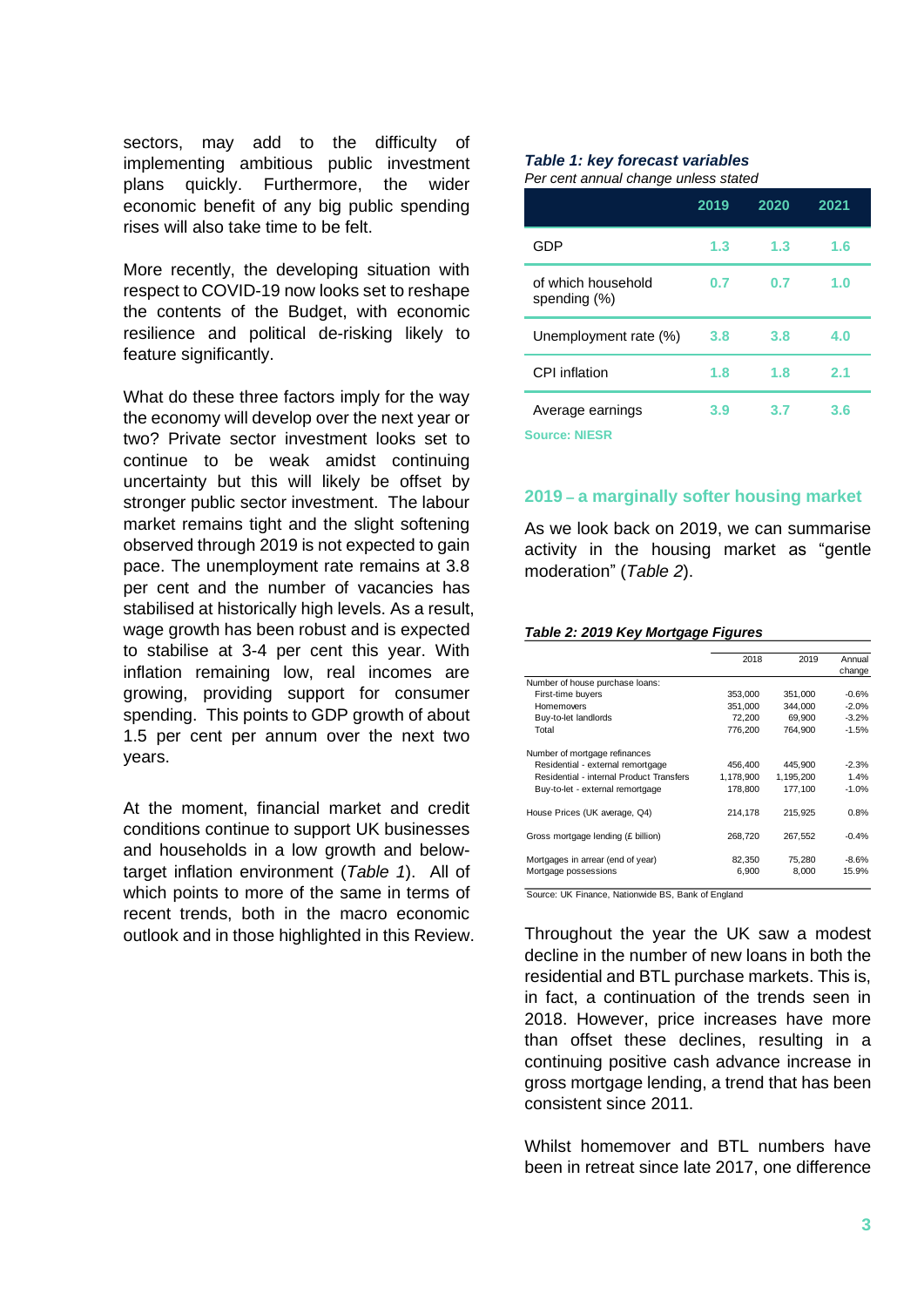last year was a modest decline in first-time buyer (FTB) numbers, which decreased by 0.6 per cent for the year as a whole.

It should be noted that this decline is marginal – 2,000 fewer loans than the ten-year peak of 353,000 seen in 2018, and well within the margin of routine statistical variation. Effectively then, 2019 saw FTB activity stabilise around the ten-year high levels seen in the previous year.

However, as *Chart 1* demonstrates, growth rates in FTB lending had in fact been moderating since late 2018, becoming modestly negative from the early 2019. *Chart 1: Number of mortgages for house purchase (3-month moving average, year-on-year change)*



*Source: UK Finance*

15%

This trend chimes with our December 2019 [forecasts,](https://www.ukfinance.org.uk/sites/default/files/uploads/Data%20(XLS%20and%20PDF)/20191218%20Household%20Finance%20Review%202019%20Q3.pdf) which point to affordability pressures – particularly in the South but now rippling out to other regions – moderating lending growth.

## **FTB numbers weaken in almost all regions**

As *Chart 2* shows, FTB numbers fell on an annual basis in all but two of the English regions (Yorkshire and Humberside and the West Midlands), with the larger declines mostly seen across the Southern regions.

*Chart 2: Annual change in new house purchase mortgages, UK nations and English regions*



This decline in FTB numbers, albeit marginal, comes despite the various support schemes aimed at boosting demand amongst FTBs. As *Chart 2* shows, the only part of the UK showing material growth in FTB activity last year was Northern Ireland, where Help-to-Buy, arguably the most significant element of support, does not exist.

However, what does exist in Northern Ireland are comparatively forgiving affordability metrics. The typical FTB in Northern Ireland borrowed just over three times income in Q4 2019, compared to over three and a half times across the wider UK.

# **Affordability and lack of equity both bearing down on homemover activity**

As we noted in our Q3 Review, the weakness in homemover activity (which, as seen in Chart *1,* has been seen since the start of 2018), is driven in part by increasing affordability pressures. Whilst average income multiples are at their highest recorded levels for all home purchase mortgages, they have risen faster for homemovers, who in Q4 2019 borrowed on average 3.32 times income, some 10 per cent higher than at the pre-crisis peak in 2007 (*Chart 3*).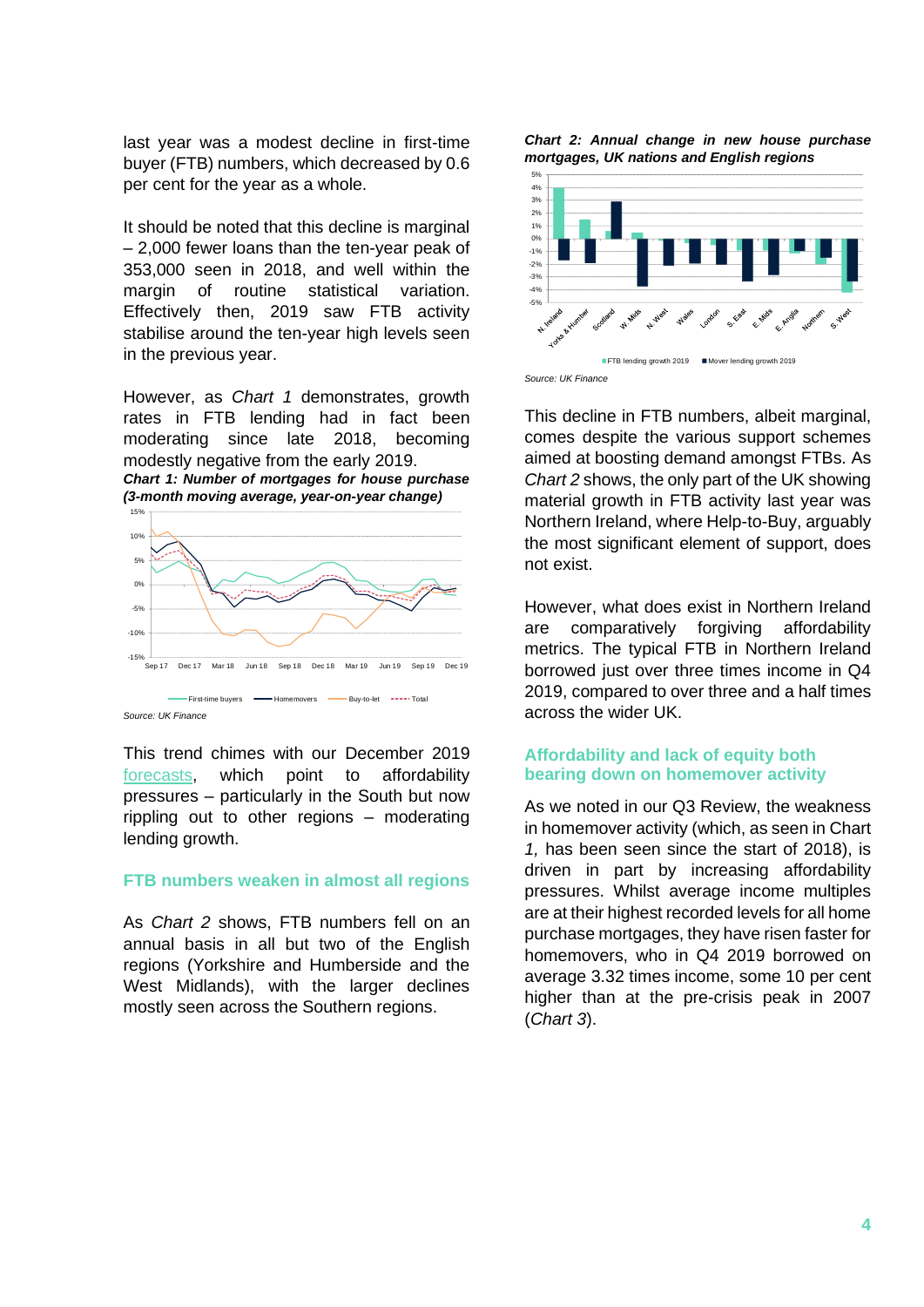*Chart 3: First-time buyers and homemovers, UK, average income multiple*



The weakness in homemover activity is replicated across almost all UK geographies. This includes Northern Ireland, where the same comparative affordability advantage which helped support growth in FTB numbers did not have the same effect on homemover activity. In fact, there were 1.7 per cent fewer homemover loans last year than in 2018.

A key difference in Northern Ireland, which helps explain this, lies in the historic path of house prices. *Chart 4* shows the position of house prices now, relative to their pre-crisis peak in 2007 Q4. This shows that, whilst prices across the UK as a whole are now 17 per cent higher than they were at that point, they remain some 37 per cent *below* those levels in Northern Ireland.



*Chart 4: House prices Q4 2019, per cent change from 2007* 

This means that existing homeowners – most significantly those who bought at the peak – have not benefitted from a build-up of housing equity in the same way that most other areas of the UK have done.

The lack of equity accumulation is not a problem in and of itself. However, it becomes important when assessing the ability of existing homeowners to leverage that equity, the conventional path of financing subsequent moves up the housing ladder.

Overall, we estimate that some 9 per cent of existing mortgaged homeowners in Northern Ireland currently have less than 10 per cent equity, and almost half of that 9 per cent are in negative equity (that is, the value of their mortgage exceeds the value of the property). By contrast, less than 3 per cent across the UK have less than 10 per cent equity, and only one quarter of one per cent are in negative equity. This is then reflected in declining homemover numbers in Northern Ireland, despite the easier affordability.

Overall, this combination of rising income multiples and constrained equity has led to contraction in homemover numbers in every UK region and country with the sole exception of Scotland. There, the housing market saw a more moderate house price downturn, followed by a more measured return to those levels by the end of 2019. Together with the relatively easier affordability metrics that are a feature of the Scottish housing market, this facilitated growth of around 3 per cent in home mover activity last year.

# **Buy-to-let lending – King in the North**

Affordability considerations, albeit of a different type, have also led to significant regional variation in the BTL market.

Overall, tax and regulation changes in this sector have continued to dampen activity levels, with the value of new BTL purchase lending falling 4.7 per cent last year. Whilst still significant, this represents an easing in the rates of decline from those seen in 2017 and 2018 and, as shown earlier in *Chart 1*, this easing continued throughout last year.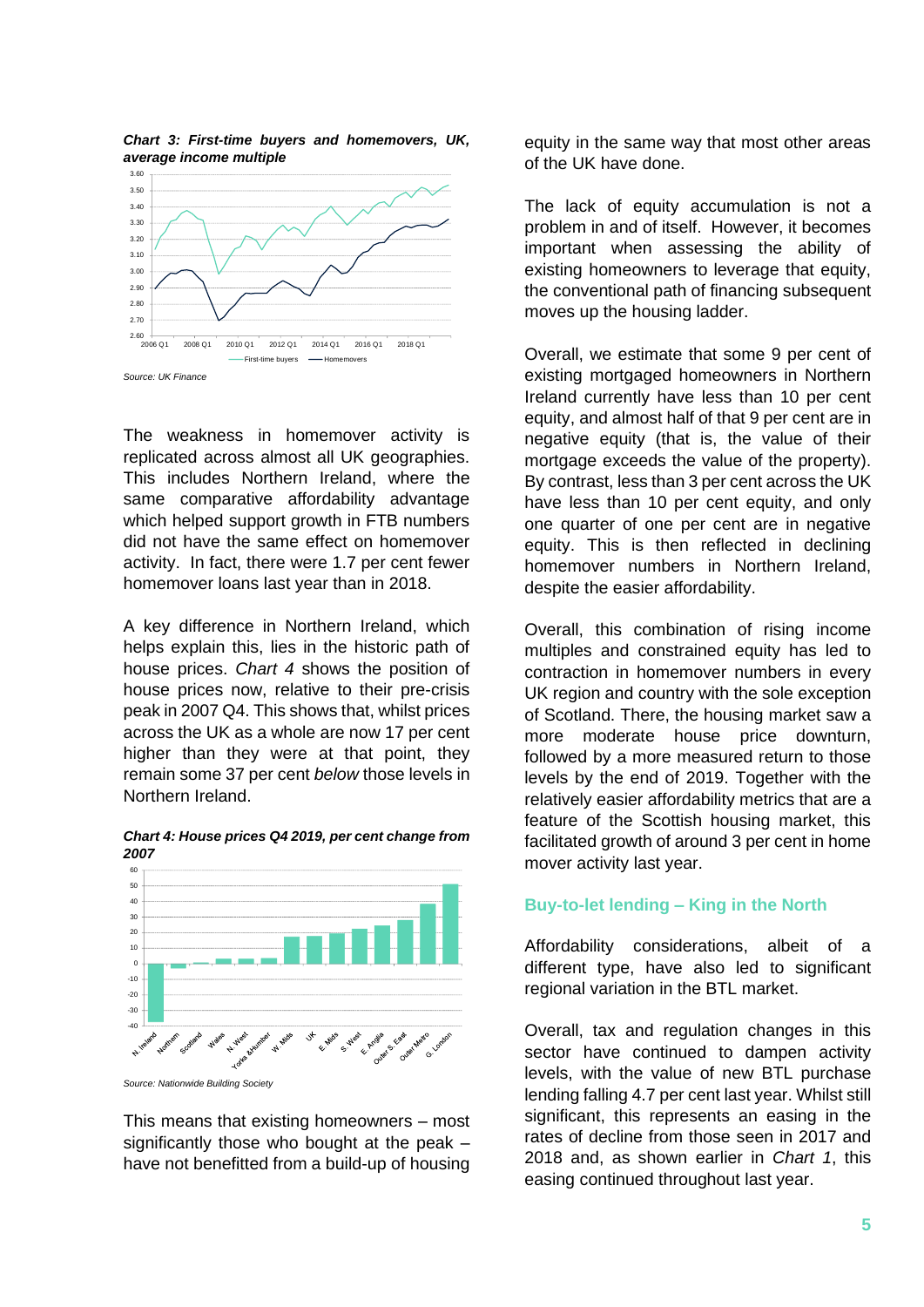Within the UK total, the regional pattern shows a picture of a return to growth in Scotland and the North, with annual rates of change moving progressively negative the further South we look.

As a business investment, BTL demand is driven by yield – specifically the rental yield. With strong rental demand and relatively low property prices, the Northern regions and Scotland offer comparatively attractive returns.

Even in the current challenging environment for BTL then, these regions have seen a return to growth as landlords collectively increase their portfolios to cater for the regional demand.

*Chart 5: BTL purchase lending value growth, 2019*



*Source: UK Finance*

# **A refinancing market constrained on multiple fronts**

Following a year of strong growth in 2018, external remortgaging (i.e. to another lender) activity shrank last year. The 445,900 homeowner remortgages represented a 2.3 per cent decline compared to the ten-year high seen in the previous year. However, that contraction was more than offset by continuing growth in internal Product Transfers (PTs).

As the FCA has observed (in its [Mortgages](https://www.fca.org.uk/publication/market-studies/ms16-2-2-interim-report.pdf)  [Market Study\)](https://www.fca.org.uk/publication/market-studies/ms16-2-2-interim-report.pdf), the UK mortgage market has a high level of customer engagement, which is providing a competitive environment for borrowers. Perhaps the strongest reflection of this is that almost three quarters now refinance internally, most commonly as their existing

deal rate comes to an end, with lenders proactively offering their customers a new deal.

Just under 1.2 million customers took out a PT last year, a relatively modest increase of 1.3 percent on 2018, but more than enough to offset the decline in the external remortgage market. Overall, 1.6 million homeowners took out a new deal last year, 0.4 per cent up on 2018 (*Chart 6)*.

*Chart 6: Number of residential remortgages and internal product transfers*



In recent months however, remortgage activity has started to soften (*Chart 7*). In line with our [forecasts,](https://www.ukfinance.org.uk/sites/default/files/uploads/Data%20(XLS%20and%20PDF)/20191218%20Household%20Finance%20Review%202019%20Q3.pdf) this is an expected result of the increasing preference for longer-term fixed rate deals (mostly for five years), which is now beginning to bear down on the number of mortgages becoming available to refinance.

*Chart 7: Number of homeowner remortgages (3 month moving average, year-on-year change)*

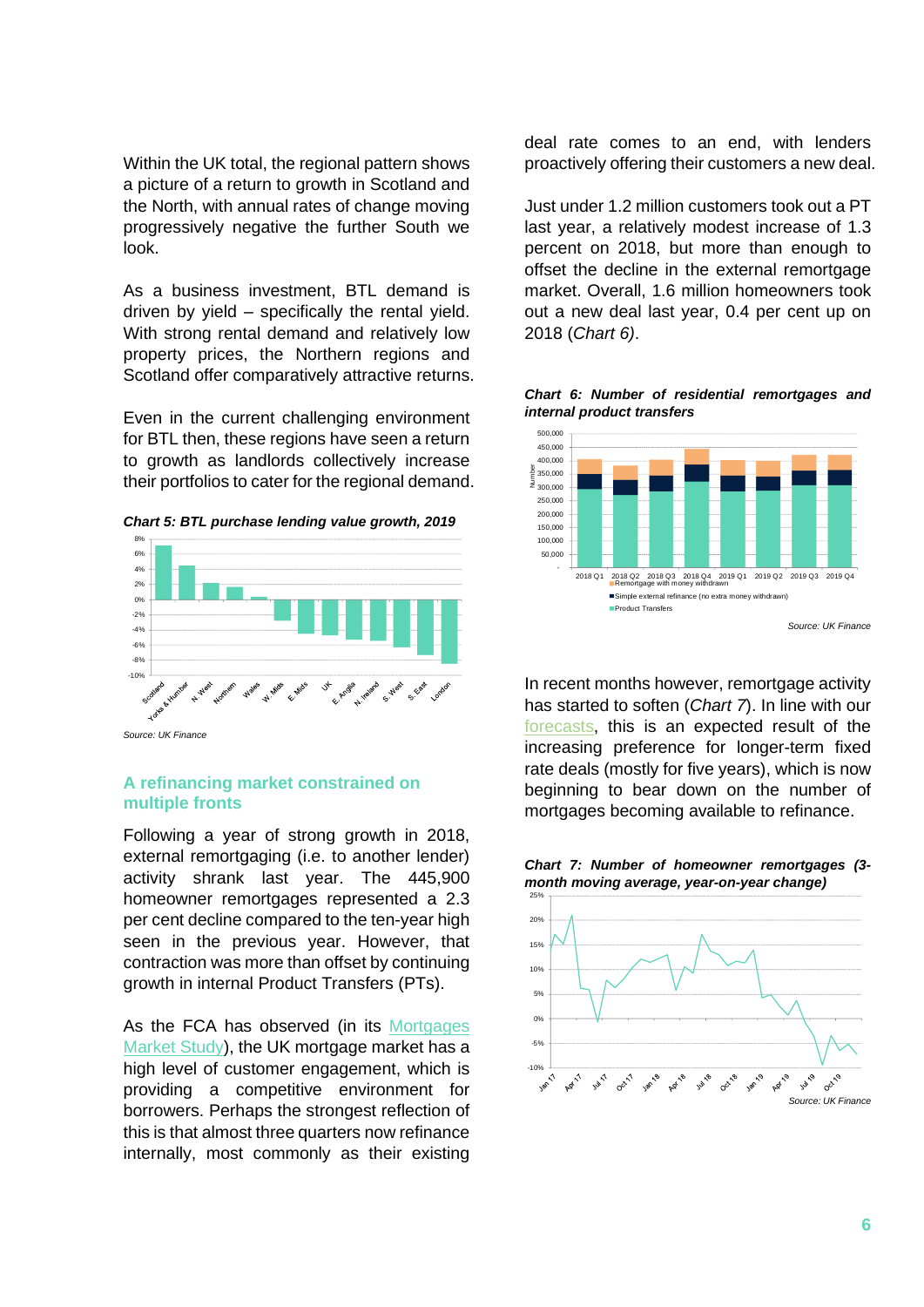This dampening effect of longer fixed rate deals is expected to continue to bear down on activity through this year and beyond.

An additional material brake on refinancing demand comes from a shrinking pool of mortgages that are currently on lenders' Standard Variable Rates (SVRs), and therefore free to move without incurring an Early Repayment Charge (ERC).

The stock of mortgages on SVR has been reducing significantly over recent years. As at December 2019 there were around 1.3 million homeowner loans on SVR, over 1.1 million fewer than the number just four years previously (*Chart 8)*. SVR mortgages now make up 16 per cent of the outstanding stock, compared to 30 per cent in 2015.

*Chart 8: Homeowner mortgages currently on Standard Variable Rates*



The significant contraction of the SVR stock in recent years reflects positive action from both mortgage lenders and their customers to refinance onto better rates.

In the years following the financial crisis, many customers remained on SVR for some time, and some are still on these rates.

Broadly speaking there are three types of customer within the SVR book. The first are beneficiaries of mortgages contracts written in those peak years. A number of these reverted onto SVRs which were – and in some cases

still are – favourable compared to new refinancing rates available on the market.

A second group reflects customer inaction, with borrowers not keen to incur the perceived hassle factor of taking out a new mortgage.

A third, much smaller, cohort contains borrowers who remain on SVR because they believe, either rightly or wrongly, that they do not qualify for a new mortgage since the FCA's new affordability rules came into force.

However, since 2018 when UK Finance announced its [Industry Voluntary Agreement](https://www.ukfinance.org.uk/lenders-help-ineligible-homeowners-tied-reversion-rates-switch-products) (IVA), active lenders have contacted customers eligible for a new deal in all three of these groups, to ensure that all are aware of the deal options available to them via an internal PT. Whilst most lenders were already running these contact programmes as part of their customer retention strategies, the IVA reinforced and accelerated these processes.

This proactive approach has accelerated the contraction in the SVR book. As *Chart 8* shows, the remaining SVR book is now both 1.1 million loans smaller, and those remaining SVR loans have significantly smaller outstanding balance.

This reflects rational consumer behaviour – those with larger balances have more to gain from switching, with those remaining on SVR having lower potential benefit from switching products.

The overall result of all of this is that we now have a potential remortgage market which is smaller, with more mortgages on longer deal rates, fewer borrowers remaining on SVR, and those who do remain having less to gain from switching. These factors will continue to constrain this market through 2020 and beyond.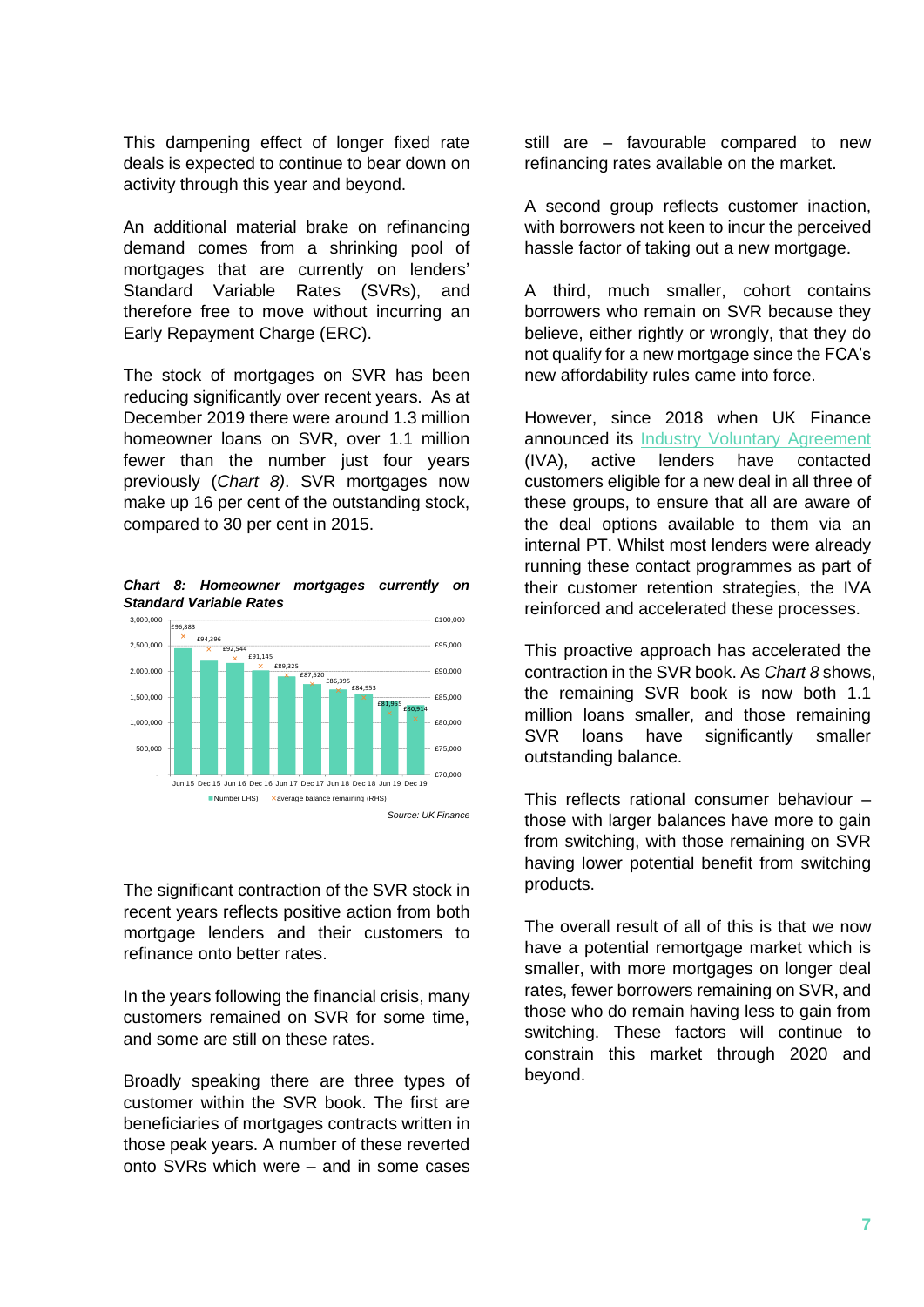## **A note on "trapped borrowers"**

Whilst the IVA has ensured that almost all customers with active lenders are offered a new deal (so long as they are not in arrears and would see benefit from the switch), this programme does not extend to borrowers in closed books.

These closed books are held by inactive firms who do not offer new mortgage products. Many of these firms are not authorised for mortgage lending by the FCA and therefore fall outside the regulatory perimeter.

The borrowers within these books sometimes referred to as "mortgage prisoners" – are therefore trapped in terms of getting a new deal from their existing lender. Neither the IVA, nor the new [FCA rules](https://www.fca.org.uk/news/press-releases/fca-confirms-help-mortgage-prisoners) designed to allow these customers to switch more easily, permit active lenders to reach out to customers in another firm's book to offer them a new deal.

Around 40 active lenders are working together to address the challenges, both around product design and how to reach these borrowers. Even under the new rules, not all of an estimated 250,000 closed book customers will be eligible to remortgage. However, the mortgage lending industry and intermediary firms are working with the FCA to find practicable solutions that allow more of these closed book customers to switch.

## **Arrears falling, but does consumer protection trump housing opportunity?**

Last year ended with 75,000 mortgages in arrears. This is the lowest on record, both in absolute terms and as a proportion of the total stock (*Chart 9*). The combination of the low interest rate environment and equally benign unemployment figures have continued to drive down the incidence of payment problems, even for those mortgages taken out in the precrash years.





*Notes: 1. Arrears measured as those representing more than 2.5 per cent of outstanding mortgage balance*

More recently, since FCA rules on responsible lending came into force in 2014 (and in fact well before this as the industry evolved to anticipate the new regulatory environment), all new loans have been underwritten with a builtin affordability cushion. This protects borrowers against a material degree of income, expenditure or interest rate shock.

Additional requirements from the Financial Policy Committee stipulate a minimum stress rate at which affordability must be assessed, and a cap on the number of mortgages that can be granted at higher income multiples to borrowers with better income prospects. Layered on top of the existing FCA rulebook, these factors present a "triple lock" on the market.

Clearly, this provides a significant level of consumer protection. Although record low unemployment and interest rates play a major part, the regulatory environment is also helping drive arrears numbers to beyond historic lows. They also ensure that, should the macroeconomic environment turn less benign, any effect on mortgage arrears will be minimised.

However, this "triple lock" also constrains the extent to which the industry is able to offer loans for home ownership, whether to get onto or move up the housing ladder, or to access the wealth held in consumers' housing equity.

The net effect of this is perhaps best encapsulated in the headline figure for mortgage lending; with tightening affordability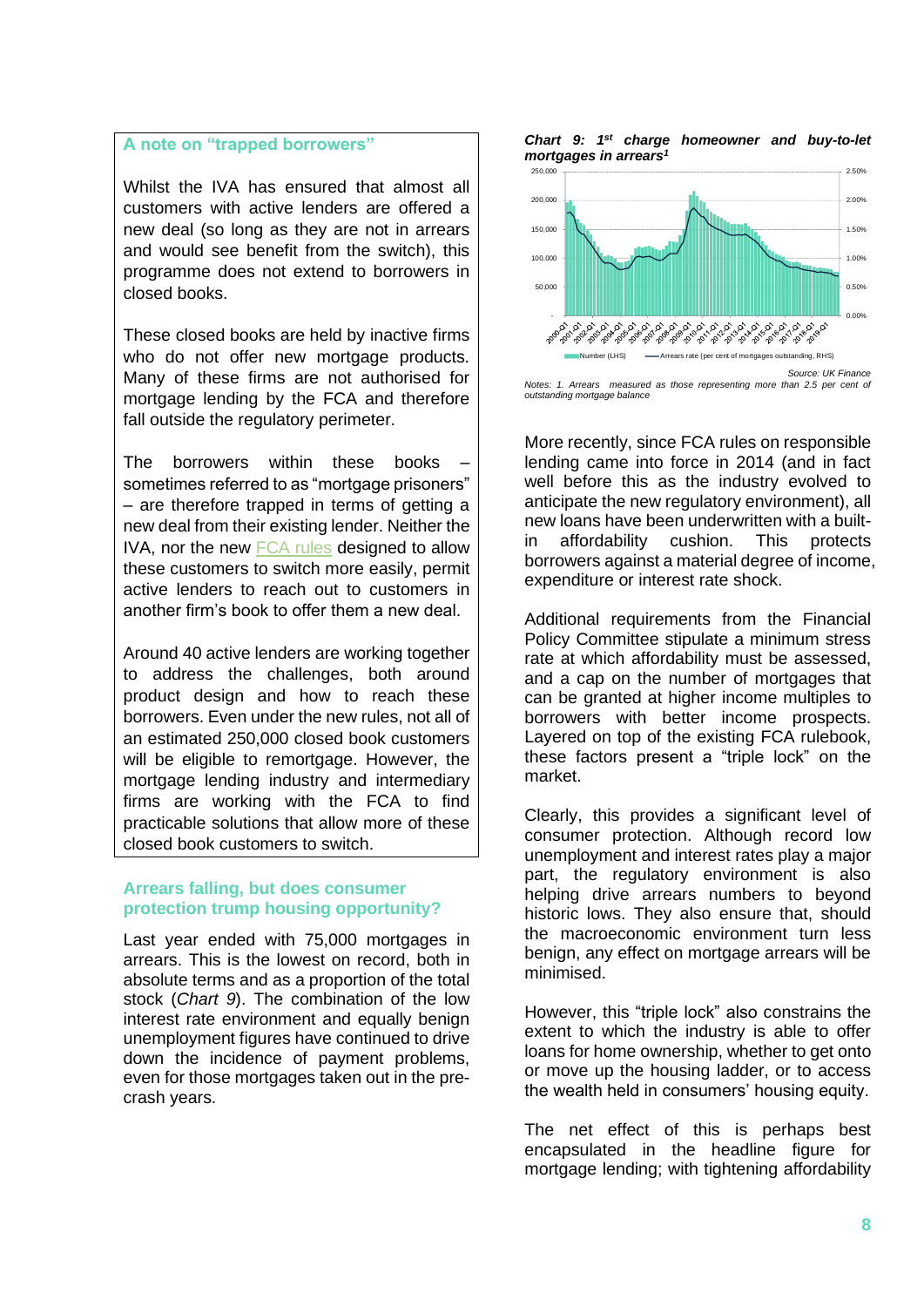driving weaker transaction numbers, and constrained refinancing activity, gross lending in 2019 fell by 0.4 percent to £268 billion.

Although modest – like most of the other declining mortgage market trends we saw last year – this was the first annual decline in overall mortgage activity since 2010.

In the current lower-for-longer interest rate environment, this layering of regulation will continue to bear down on lending volumes below those which the central range of interest rate predictions might otherwise allow firms to make available.

The current environment, including that for interest rates, creates increased protection against individual consumers experiencing harm from arrears, and ensures lenders are, by definition, limited naturally in the amount of risk they take through new mortgage lending decisions. At a macro-prudential level it also limits the potential for consumers financing greater spending by taking on more mortgage debt.

However, this environment will continue to have consequences, both for individual consumers who are unable to access the mortgage market, and at a wider societal level.

As a number of recent commentators have observed, including in the recent [Hometrack](https://www.ukfinance.org.uk/policy-and-guidance/reports-publications/changing-shape-uk-mortgage-market) report and the FCA's own [sector views,](https://www.fca.org.uk/publications/corporate-documents/sector-views-published-february-2020) homeownership levels are falling, and most significantly amongst younger generations. How far the lending industry can help to address these issues depends, to a large extent, on the level of flexibility provided by the regulatory framework to allow those firms that have greater risk appetite.

## **Unsecured Borrowing – Credit Cards**

Around half of all unsecured credit provided by banks and building societies comes from credit card borrowing. With a long period of benign interest rates and strong market competition, annual growth in card borrowing started to expand in 2013 and peaked in early 2018 at over eight per cent. Since this time, it has been declining and now stands at under

half that annual rate at 3.1 per cent (*Chart 10*). Over the past decade, the proportion of card balances bearing interest has fallen from three-quarters to a half, as more credit card customers pay off balances immediately.

#### *Chart 10: Annual growth in card borrowing and proportion of balances bearing interest*



Since 2013 the aggregate amount of monthly spending on credit cards has been trending upwards and is now a third higher. The removal of the credit card surcharge from January 2018, along with cardholders benefiting from spending rewards, loyalty points or legal protection of goods and services purchased has contributed to increased usage. The average credit card transaction value has fallen by 3 per cent over the past year. This has been driven by more contactless credit cards being in issue and greater use of these cards, with credit card contactless transactions increasing by 22 per cent over the past year. Credit card use for travel increased by 18 per cent over the past year. This can be attributed to people using their contactless cards for travel, as well as the removal of the surcharge.

While credit card spending has increased this is, for the most part, largely offset by bill payments from cardholders managing their spending effectively. This is evident through increased numbers of cardholders using Direct Debits to pay more than the minimum amount.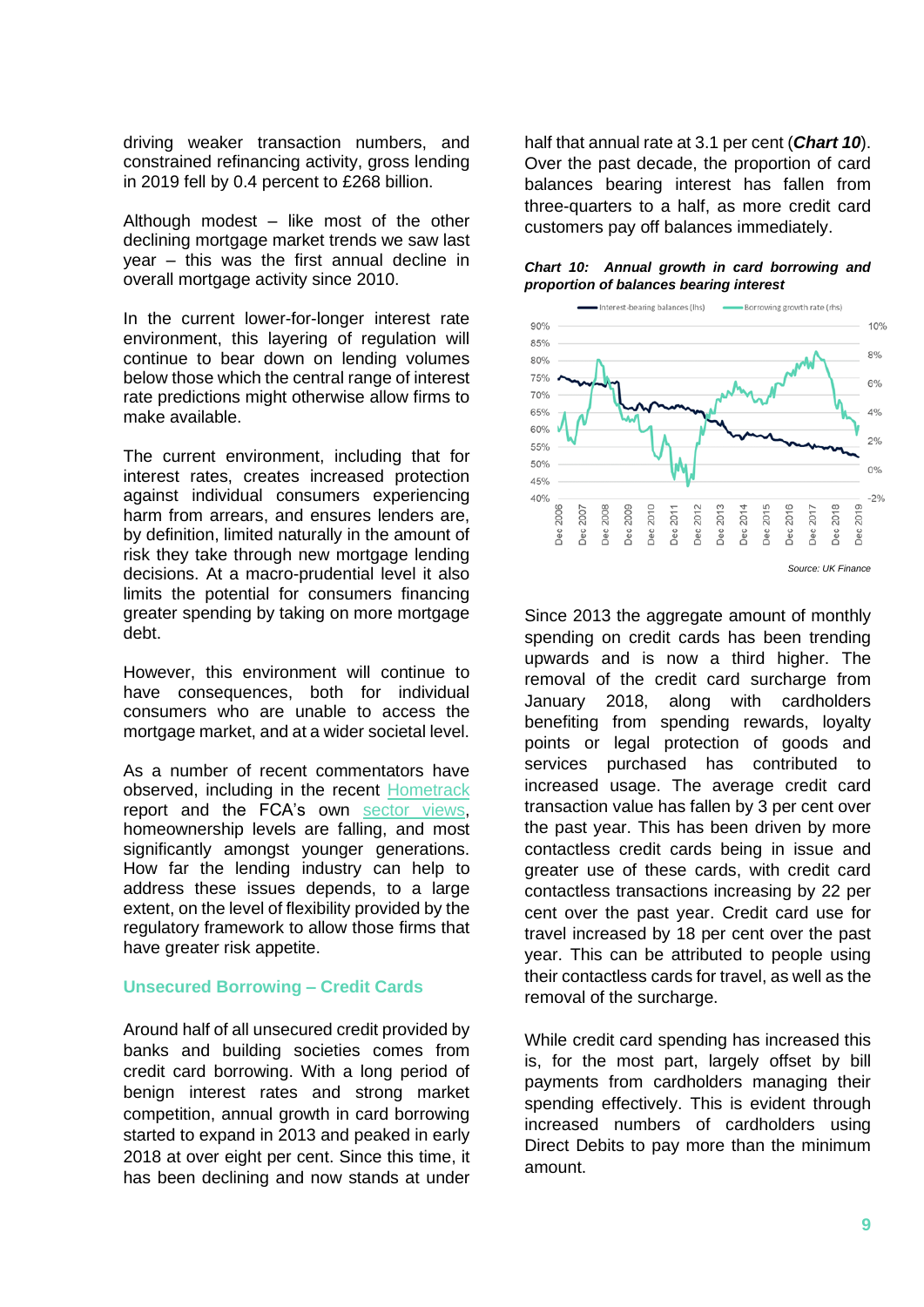This trend is partly due to the success of the persistent debt remedies introduced as a result of the FCA's [Credit Card Market Study.](https://www.fca.org.uk/firms/high-cost-credit-and-consumer-credit/credit-card-market-study) Consumers have responded positively to encouragement from their card providers to increase repayments above contractual minimum amounts and so reduce their overall cost of borrowing.

This has resulted in the annual net change in amounts outstanding being significantly lower in the year to 31 December 2019 than in the previous two years periods (*Chart 11*).





### **Unsecured borrowing – Overdrafts**

Borrowing through personal current account overdrafts with banks and building societies was at a steady peak of around £10 billion between late 2005 and 2009. Since then the level of overdraft borrowing has gradually fallen to just over £6 billion at end Q4 2019 (*Chart 12*).



*Source: UK Finance*

#### **Unsecured borrowing – Personal Loans**

Demand for personal loans from banks and building societies has not recovered to levels seen before the financial crisis and, during 2013-2019, has been subdued, in part because of consumers choosing the popular alternative of personal car finance plans (PCPs) provided by dealerships rather than applying for traditional bank loans (*Chart 13*). For homeowners, another attractive borrowing option has been to increase their mortgage borrowing, taking advantage of the historically low rates that remain available in that market.

Around half of all external remortgagors last year took out extra money when they refinanced, borrowing on average an additional £50,000. Additionally, further advances (increasing borrowing without switching lender) accounted for a little over 3 per cent of gross mortgage lending last year.

Taken together, this provides evidence that homeowners are making rational decisions and accessing attractively-priced mortgage credit where possible as part of the overall management of their household finances.